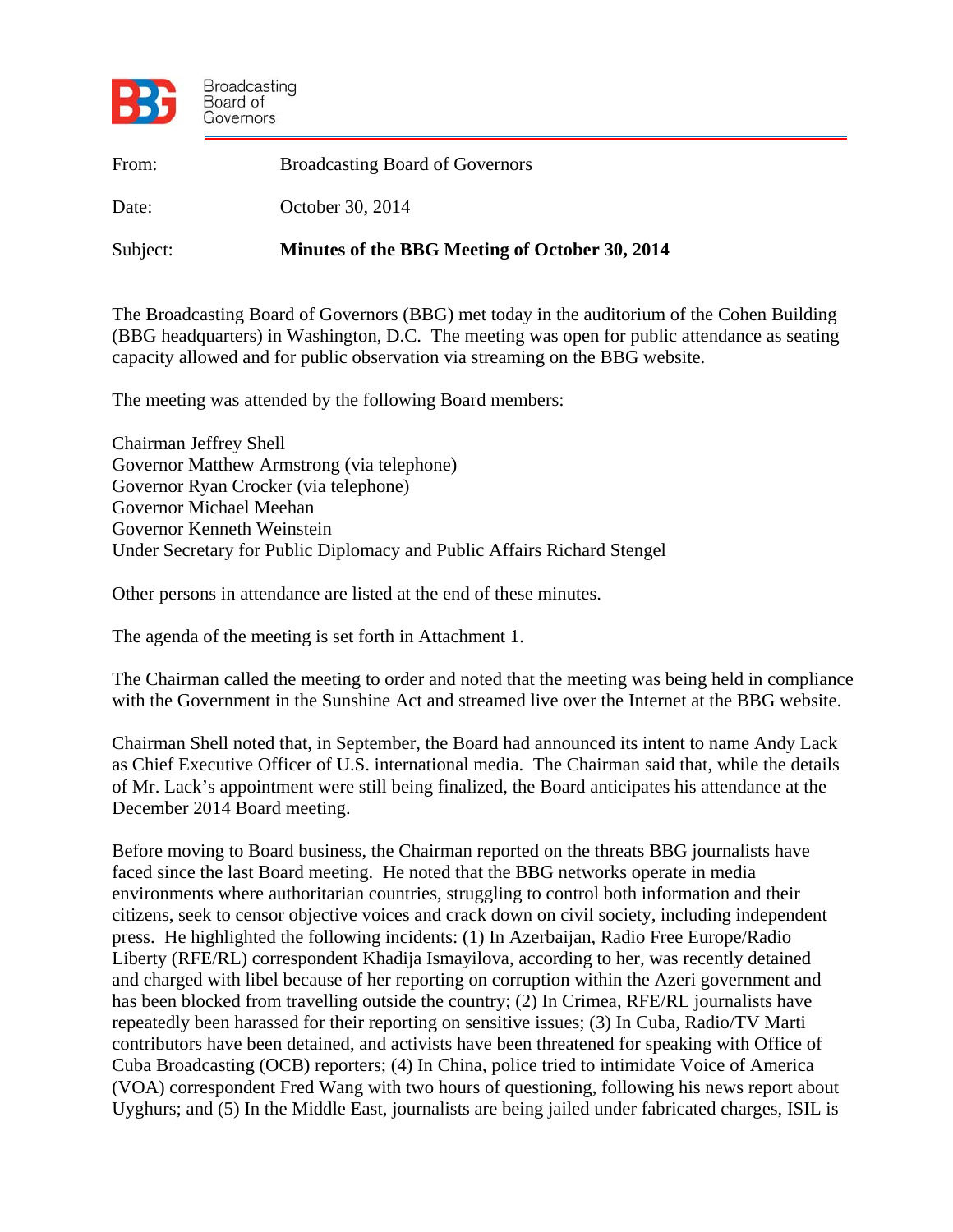executing journalists, and Alhurra's Bashar Fahmi, who disappeared while reporting in Aleppo, Syria, has been missing for over two years.

 to Russian-language audiences to combat Russian media attempts to spread propaganda and The Chairman announced the recent launch of a new program that delivers news and information misinformation. He also acknowledged that the BBG has been the only news source for people on mainland China to rely upon during the ongoing protests in Hong Kong. Lastly, he recognized VOA correspondents' efforts to report on the continuing Ebola crisis in Guinea and Liberia, and reiterated the Board's standing belief in the power of a free press. On behalf of the Board, the Chairman thanked all BBG journalists for their commitment and dedicated efforts, despite the threats they continue to face throughout the course of their work.

Chairman Shell paid tribute to legendary journalist and former executive editor of The Washington Post, Ben Bradlee, who passed away on October 21, 2014.

Moving to Board business, the Chairman stated that the presence of five or more Governors satisfies the Board's quorum requirement, permitting the Board to conduct business based on majority vote, a quorum being present. He said that the Board had received by email materials for the consent agenda, and that he did not receive comments from any Governors.

Chairman Shell described the two items on the consent agenda for the Board's consideration: (1) Draft minutes of the August 13, 2014 Board meeting; and (2) Resolution proposing BBG meeting dates in 2015. He noted that one of the meetings will be held at the RFE/RL headquarters in Prague, so the date of that meeting may be amended. Governor Meehan clarified that BBG Committees will continue to meet in alternating months, though those dates have not been determined. There being no further comments, Chairman Shell made a motion to adopt the consent agenda. Governor Meehan seconded. The Board voted unanimously to adopt the consent agenda.

The Chairman shifted the discussion to the creation of a Special Committee on the Future of VOA. He noted that, in September, the Advisory Committee had considered two topics for a future special committee. The Advisory Committee then agreed to establish a Special Committee on the Future of VOA to undertake a comprehensive review of VOA as an element of U.S. international media. A draft resolution to establish such a special committee had been provided to the Board for its consideration, but upon receipt of several comments by VOA Director David Ensor, an amended resolution was then circulated again to the Board on October 29, 2014. At Chairman Shell's invitation, Governor Meehan expressed that he appreciates both versions of the resolution and hopes that the special committee will specifically consider the role of VOA, a "legacy organization," in the digital age. Chairman Shell noted that there is a clause in the resolution that states the special committee will assess VOA in the context of the other BBG networks and consider the regions or countries in which multiple BBG networks have a presence, in an attempt to determine the best approach or strategy in that region. Governor Armstrong commented that this special committee should focus on how to strengthen the VOA brand. Following comments from the Governors, Chairman Shell volunteered to be a member and proposed that Governor Armstrong would serve as Committee Chair. The Board voted to



**Broadcasting** Board of  $Page # 2$  Adopted 12/18/2014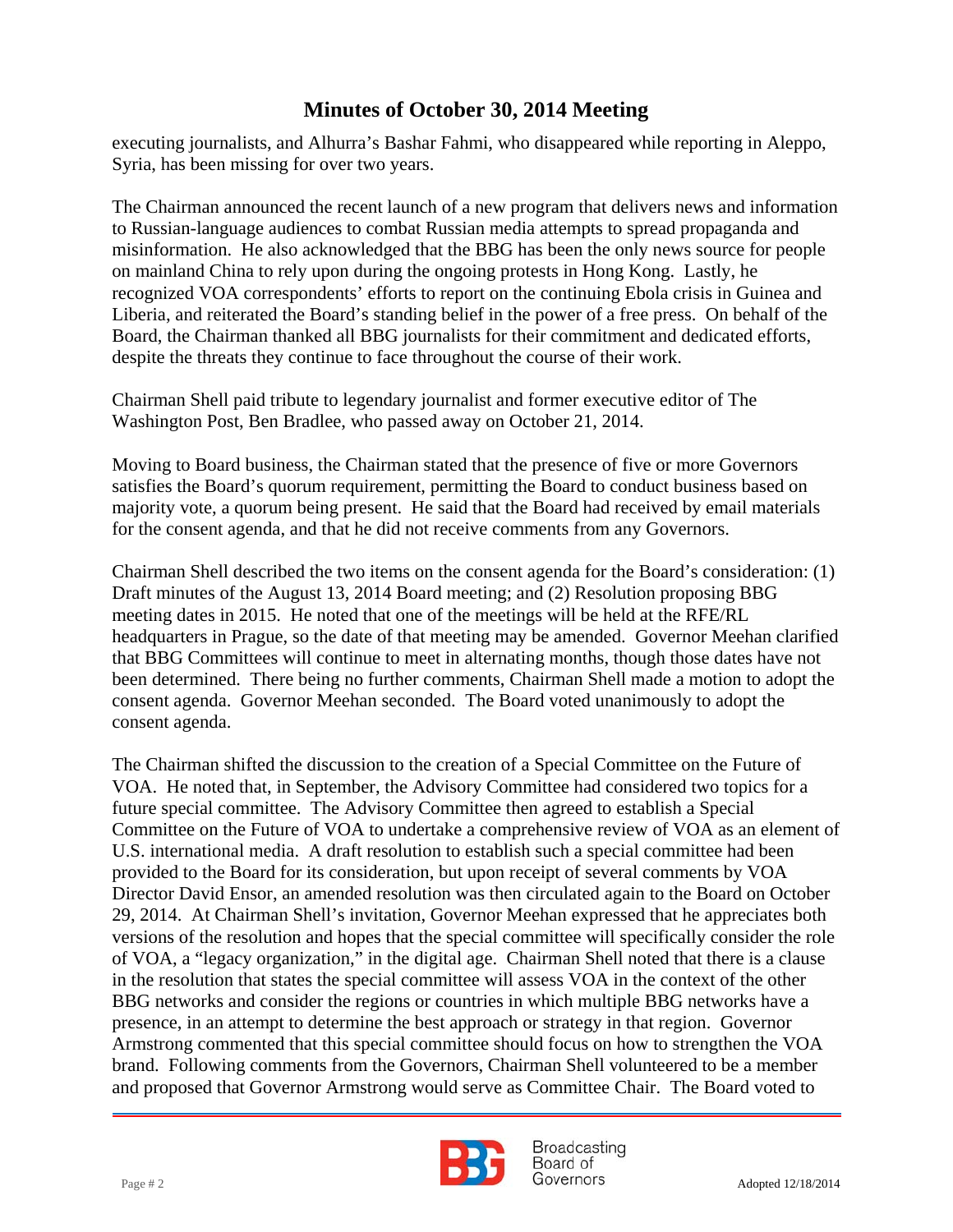adopt the amended resolution to establish a Special Committee on Voice of America in the 21<sup>st</sup> Century with five (5) votes, while Governor Crocker abstained because he did not receive the amended resolution. Governors Meehan and Weinstein also volunteered to serve on the special committee.

Before allowing time for public comments, Chairman Shell acknowledged the departure of Director of Communications and External Affairs Lynne Weil. The Chairman, as well as Governors Armstrong and Meehan, thanked Ms. Weil for her service and wished her well in her next endeavor.

In accordance with the Board's prior protocol for allowing members of the public to speak at meetings, the Chairman invited Ann Noonan, Co-founder and Executive Director of Committee for U.S. International Broadcasting; Alan Heil, Public Diplomacy Council; Jingsheng Wei, Chairman of the Overseas Chinese Democracy Coalition; and Gregory Burns, AFSCME Local 1418 Union to address the Board for three minutes each.

Following public comment, Governor Meehan requested that the Special Committee on VOA in the 21<sup>st</sup> Century allow members of the public to participate in the committee's review process. He also suggested a response to Ann Noonan on the case of the 2009 reduction in force at OCB. Chairman Shell reaffirmed the Board's commitment to implement the arbitrator's award but acknowledged that the information is attorney-client privileged.

The Board took a short recess and reconvened for a panel discussion titled, "What's the Secret to Media Brand Loyalty? Storytelling in the Digital Age."

At the conclusion of the panel discussion, the Chairman thanked the panelists for their participation and noted that the next meeting of the plenary Board will be held on December 18, 2014. Chairman Shell then adjourned the meeting.

The Broadcasting Board of Governors agreed to the following decision elements (all decisions were adopted by a unanimous vote unless otherwise indicated):

- 1. Adoption of Minutes of August 13, 2014. The Board adopted the minutes of the August 13, 2014 meeting of the plenary Board as set forth in Attachment 2.
- 2. Resolution Proposing BBG Meeting Dates in 2015. The Board adopted the resolution proposing BBG meeting dates in 2015 as set forth in Attachment 3.
- 3. Resolution Establishing a Special Committee on Voice of America in the 21<sup>st</sup> Century. Chairman Shell made a motion to adopt the amended resolution to establish a Special Committee on Voice of America in the 21st Century. Governor Weinstein seconded the motion. Governor Crocker abstained. The amended resolution was adopted by the Board as set forth in Attachment 4.

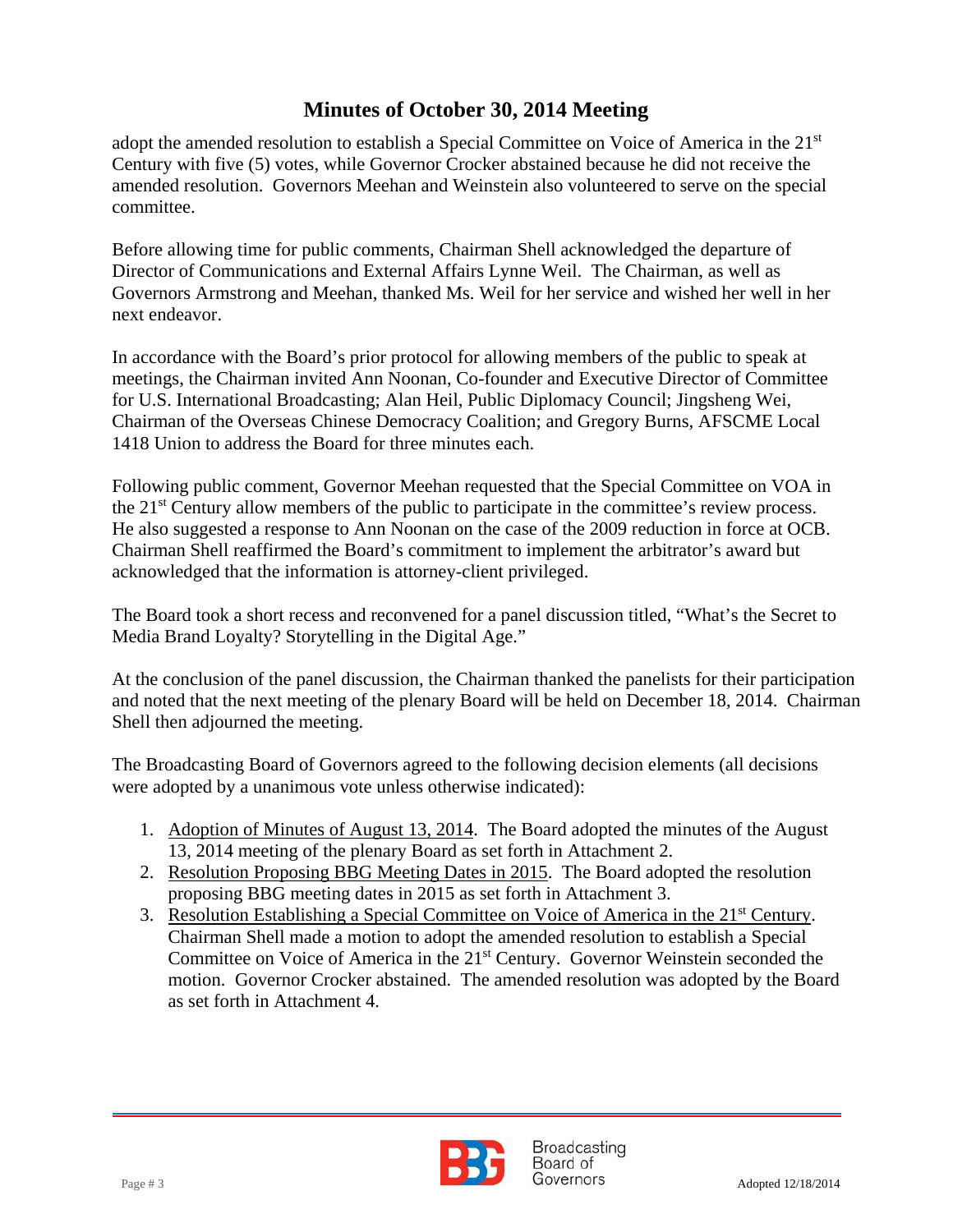Other Attendees:

 Operations Andre Mendes; IBB Director of Global Strategy Robert Bole; General Counsel and The following persons were also present during all or part of the meeting: IBB Director of Global Communications and BBG Executive Director Suzie Carroll; IBB Director of Global Board Secretary Paul Kollmer-Dorsey; Director of Board Operations Oanh Tran; Director of Public Affairs Letitia King; Director of Communications and External Affairs Lynne Weil; Public Affairs Specialist Anastasia Kolobrodova; David Ensor, Director of the Voice of America; Carlos Garcia-Perez, Director of the Office of Cuba Broadcasting; John Giambalvo, Interim Manager for Radio Free Europe/Radio Liberty (RFE/RL); Nenad Pejic, RFE/RL Interim Manager; Libby Liu, President of Radio Free Asia; Brian Conniff, President of the Middle East Broadcasting Networks; and Dan Sreebny, Senior Advisor for BBG, Office of the Under Secretary for Public Diplomacy & Public Affairs.

Approved:

Jeffrey Shell Chairman

Witnessed:

\_\_\_\_\_\_\_\_\_\_\_\_\_\_\_\_\_\_\_\_\_\_\_\_\_ Paul Kollmer-Dorsey Board Secretary

\_\_\_\_\_\_\_\_\_\_\_\_\_\_\_\_\_\_\_\_\_\_\_\_\_

Attachments:

- 1. Agenda for October 30, 2014 Meeting
- 2. Minutes of the August 13, 2014 Board Meeting
- 3. Resolution Proposing BBG Meeting Dates in 2015
- 4. Resolution Establishing a Special Committee on Voice of America in the 21<sup>st</sup> Century

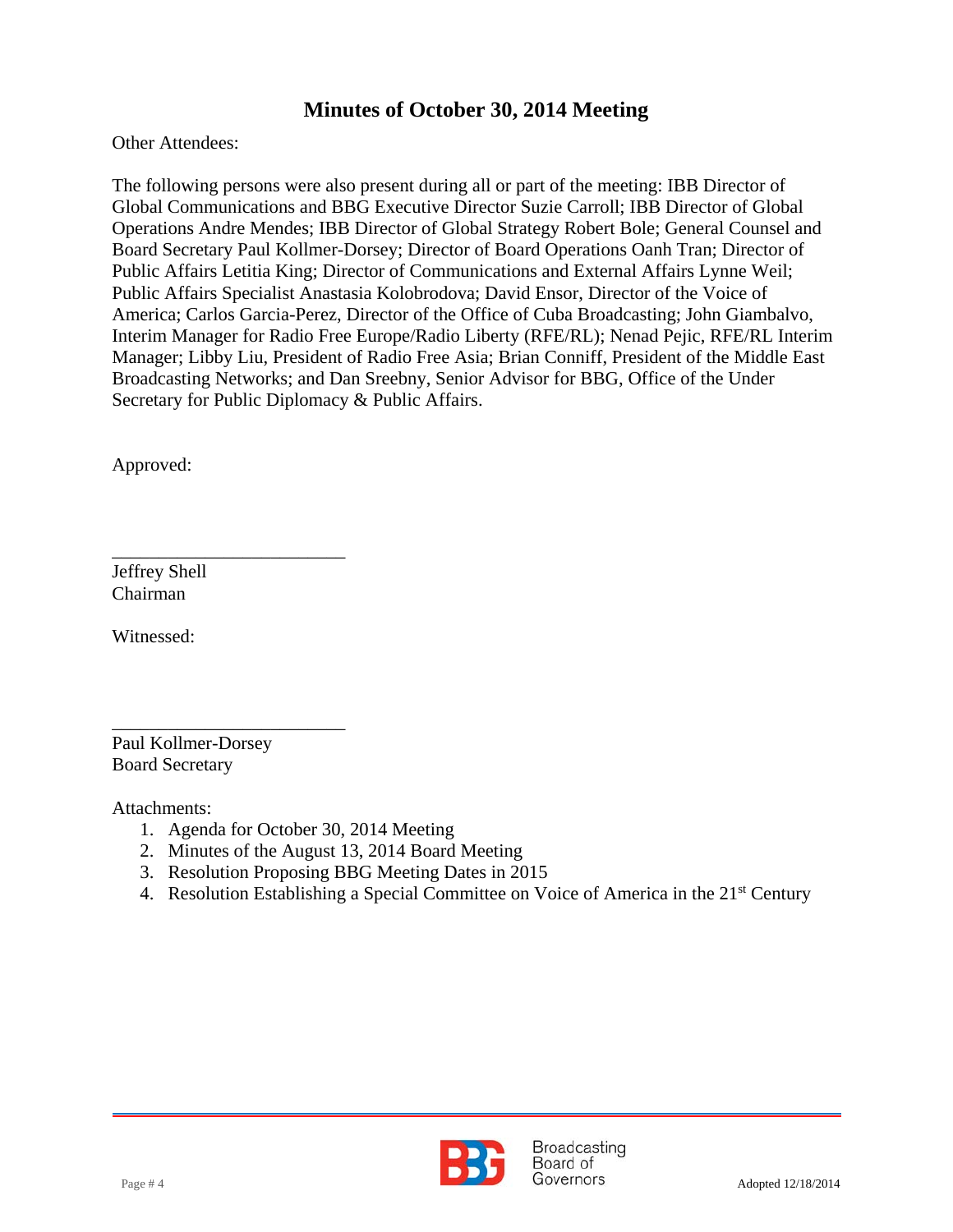#### **ATTACHMENT 1**

### **BROADCASTING BOARD OF GOVERNORS**

**October 2014 Meeting Agenda** 

**(ALL MEETINGS ARE AT THE COHEN BUILDING, UNLESS OTHERWISE NOTED.)**

#### **Thursday, October 30**

#### **9:30 - 12:00 Broadcasting Board of Governors' Open Meeting (Cohen Auditorium, 1st Floor)**

Chairman's Remarks

- A. Consent Agenda
	- Minutes of August 13, 2014 Meeting
	- Resolution Proposing BBG Meeting Dates in 2015
- B. Discussion Item Resolution Establishing A Special Committee on the Future of VOA
- C. Public Comments

#### **10:00 - 10:15 Break**

#### **10:15 - 12:00 BBG Open Meeting Continued**

- D. Panel Discussion *What's the Secret to Media Brand Loyalty? Storytelling in the Digital Age*
- E. Other Items for Consideration at Next Board Meeting

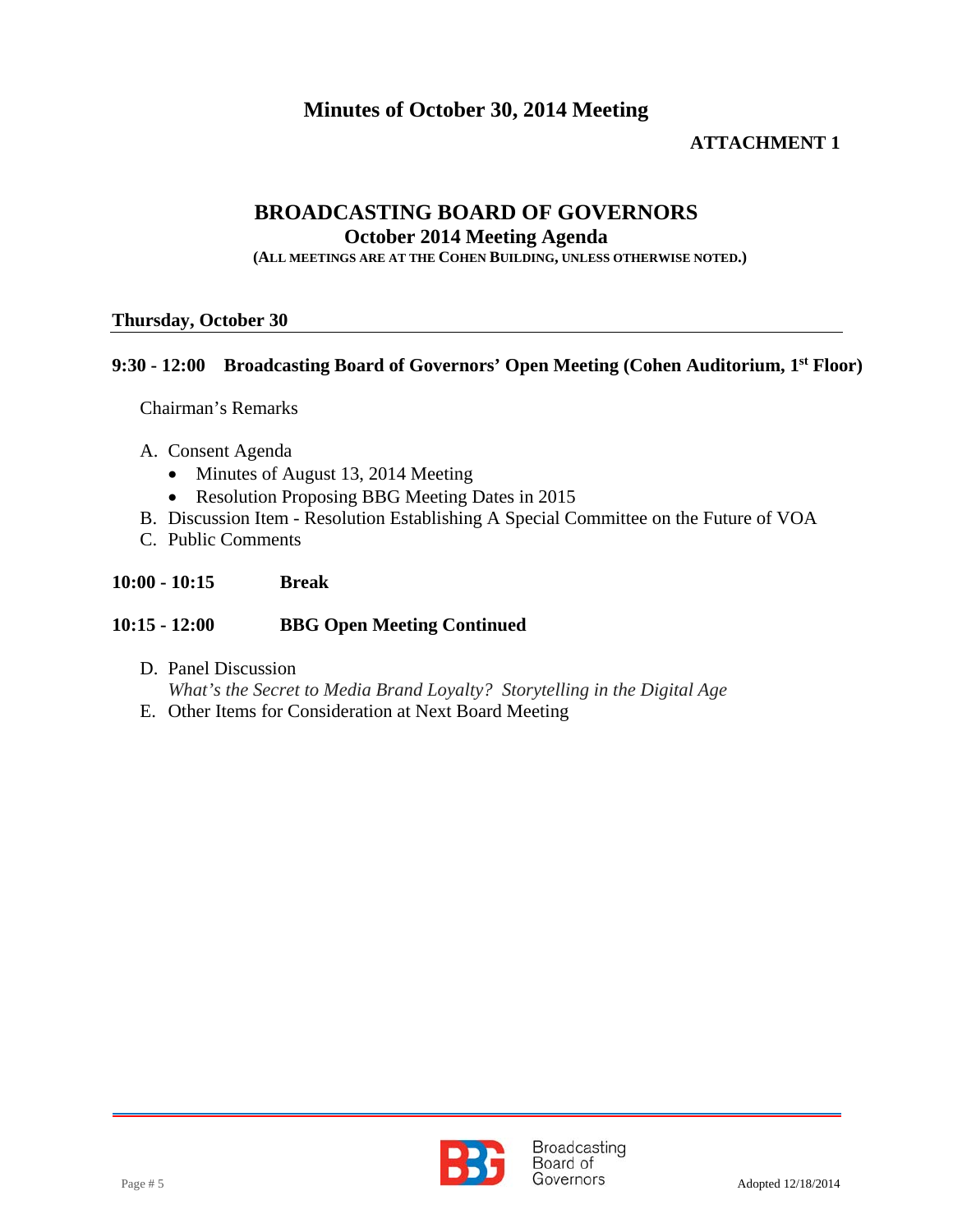#### **ATTACHMENT 2**

| From: | <b>Broadcasting Board of Governors</b> |
|-------|----------------------------------------|
|-------|----------------------------------------|

Date: August 13, 2014

Subject: **Minutes of the BBG Meeting of August 13, 2014** 

The Broadcasting Board of Governors (BBG) met today at the BBG headquarters in Washington, D.C. The meeting was open for public attendance as seating capacity allowed and for public observation via streaming on the BBG website.

The meeting was attended by the following Board members:

Chairman Jeffrey Shell Governor Matthew Armstrong Governor Ryan Crocker Governor Michael Meehan Governor Kenneth Weinstein Under Secretary for Public Diplomacy and Public Affairs Richard Stengel

Other persons in attendance are listed at the end of these minutes.

The agenda of the meeting is set forth in Attachment 1.

The Chairman called the meeting to order and noted that the meeting was being held in compliance with the Government in the Sunshine Act and streamed live over the Internet at the BBG website.

Chairman Shell noted that the meeting will include a "deep dive" on Radio Free Europe/Radio Liberty (RFE/RL), and that the RFE/RL presentation will be the fifth and final "deep dive" on the BBG's networks, a process that began with VOA in December 2013. He added that, depending on the scheduling of a "deep dive" on the International Broadcasting Bureau (IBB), a "deep dive" on VOA would occur in December 2013 or February 2014, which then would start the process all over again. He said that the "deep dive" session is typically conducted at the network's headquarters. Because RFE/RL headquarters is located in Prague, Czech Republic and the Board is unable to travel there this year, today's meeting is being held at the Cohen Building in Washington, D.C. He added that the Board is committed to visit RFE/RL headquarters in Prague sometime next year. He acknowledged that earlier today the Board held a town hall meeting via video conference with RFE/RL employees both in Prague and D.C., where the Board remembered Dr. Al-Shammari, Baghdad Bureau Chief of RFE/RL's Radio Free Iraq and recognized the 60th anniversary of RFE/RL's Ukrainian Service, Radio Svoboda.



**Broadcasting** Board of Page # 6 Adopted 12/18/2014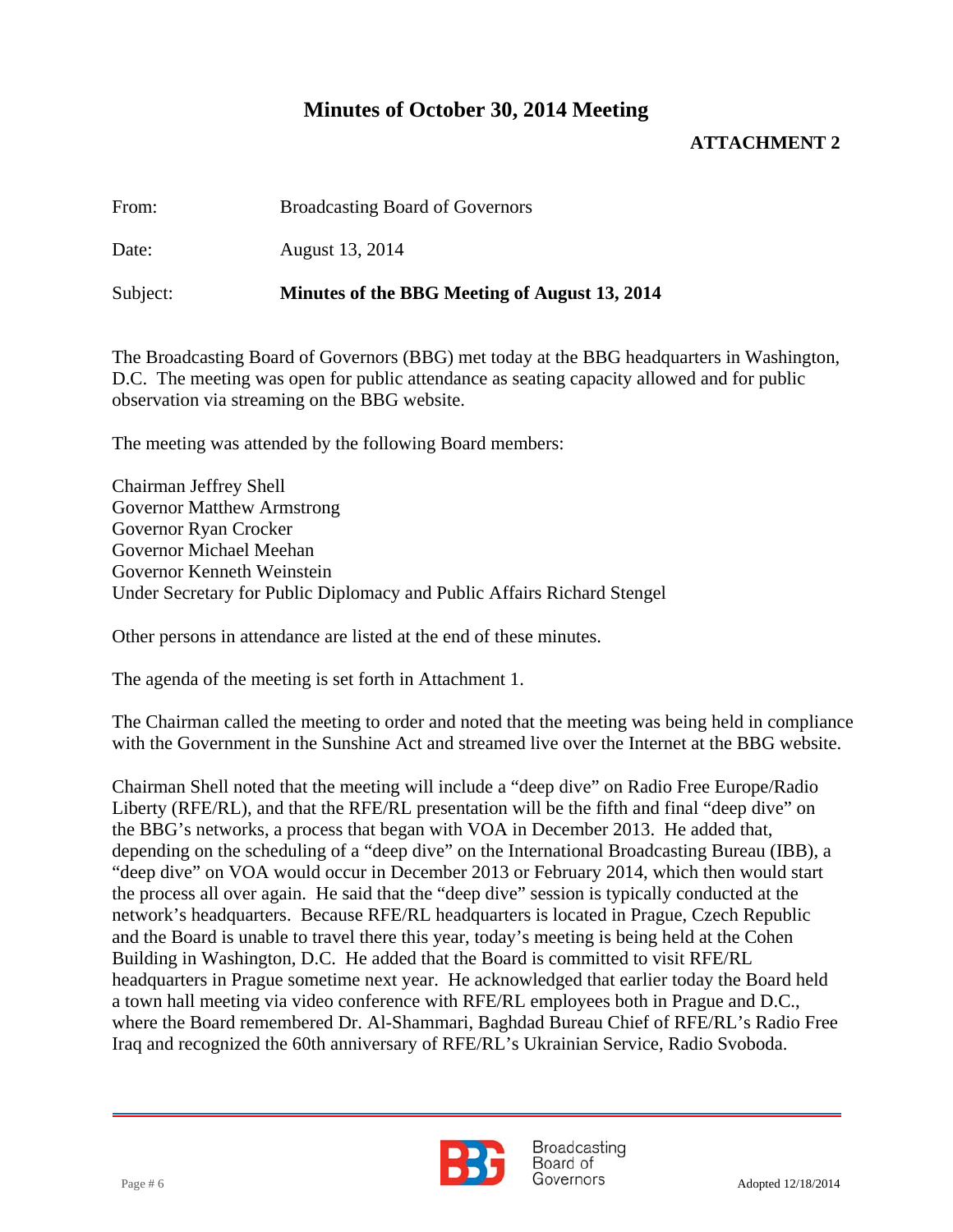Before moving to Board business, the Chairman reported on the threats against BBG journalists and repeated attempts to suppress their ability to report the news. He noted that this was a difficult time around the world for journalists, and as such, honoring the courage of BBG networks' reporters is a high priority for the Board.

Chairman Shell highlighted the following incidents: (1) In Iraq, Alhurra's correspondent, Maithem Al Shibani, suffered shrapnel injuries to his hand when he and an AP cameraman were embedded with an Iraqi military convoy when clashes broke out between the Iraq military and ISIS; (2) In Cuba, there have been a number of disturbing actions taken against citizen journalists who contribute to the Martís, including five reporters who frequently contribute to *Martí Noticias* were assaulted and contributing reporters to OCB's citizen journalism initiative *Reporta Cuba* also faced harassment and threats; (3) In Kazakhstan, RFE/RL's correspondent Orken Bissenov was detained for four days while reporting on a protest against Kazakhstan's entry into the Eurasian Economic Union; (4) In Crimea, the elderly mother of a stringer for RFE/RL Ukraine Service was harassed by Crimean police, who threatened that the FSB – Russia's security service – would retaliate against her son if he didn't stop writing "bad things," and another journalist of RFE/RL Ukrainian Service, Oleksiy Matsuka, received death threats for his reporting; (5) In Vietnam, VOA's reporter Reasey Poch was reporting on anti-Chinese riots and the officials forced him to falsify a confession of wrongdoing before he was allowed to leave the country; and (6) In South Sudan, a stringer for VOA's *South Sudan in Focus* program has been harassed by officials for his reporting on rebel activities and is now in hiding. On behalf of the Board, the Chairman condemned any violence, threats, and other attempts to silence or intimidate our journalists and called on governments worldwide to offer full protection to all working journalists and to cease interfering in reporting activities.

The Chairman noted an upcoming two-year anniversary of the disappearance of Alhurra's correspondent, Bashar Fahmi, who went missing in August 2012 while reporting in Aleppo, Syria, as well as the two-year anniversary of the disappearance of U.S. journalist, Austin Tice, who remains missing in Syria, along with approximately 25 other journalists. He called on anyone with information on the whereabouts of those missing journalists to come forward.

Chairman Shell paid tribute to VOA Greek Service, which aired its final broadcast on Monday, August 11, 2014. He noted that the VOA Greek Service was identified in the fiscal year 2014 budget for closure as part of the strategic cuts. He expressed the Board's appreciation for the Service's legacy, dating to World War II, of bringing unbiased news and information to people who had no other reliable news source. He noted that Governor Armstrong was able to meet with members of the Service after they recorded their final broadcast and to thank them for their critical work.

The Chairman stated that the presence of five or more Governors satisfies the Board's quorum requirement, permitting the Board to conduct business based on majority vote, a quorum being present. He said that the Board had received by email materials for the consent agenda, and that he did not receive comments from any Governors.

Chairman Shell described the two items on the consent agenda for the Board's consideration: (1) Draft minutes of the June 20, 2014 Board meeting; and (2) Resolution to change the BBG



**Broadcasting** Board of Page # 7 Adopted 12/18/2014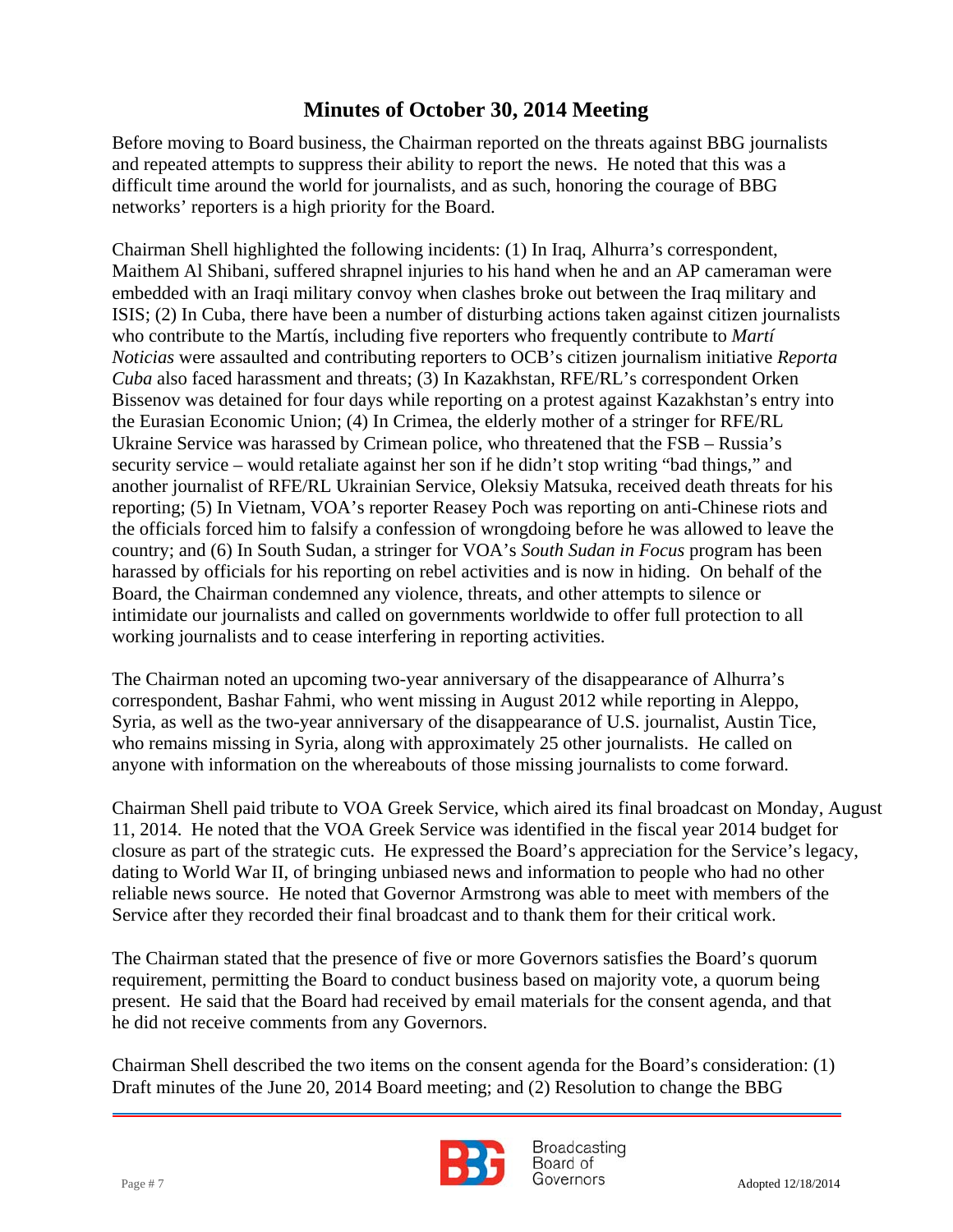adopt the consent agenda. Governor Crocker seconded. The Board voted unanimously to adopt meeting date in October 2014. He said that the October 2014 meeting date was changed in order to accommodate the panelists who are scheduled to discuss at the October meeting on how they tell stories in order to connect with international audiences. There being no further comments, Under Secretary for Public Diplomacy and Public Affairs Richard Stengel made a motion to the consent agenda.

The Chairman shifted the discussion to the 2014 Strategy Review that was completed in June and noted that the Office of Strategy and Development (OSD) had led a comprehensive review of how the BBG mission is carried out by the networks in each target country and region, taking into account input from language services, network management, IBB, and selected parties in the interagency, particularly U.S. Department of State. At the Chairman's invitation, Governor Armstrong and OSD Director Bruce Sherman gave an overview on the process, outcomes, and next steps. Governor Armstrong commented that the strategic review was a highly collaborative process and acknowledged the hard work of the networks, individual language services, OSD, and the Director of Global Strategy. Mr. Sherman gave a presentation highlighting the strategy review process which involved developing country and regional strategies within the BBG's overall strategic framework, identifying specific goals and targets set by the target market, and measuring performance based on research. The presentation included Ukraine and Venezuela as case studies for the development of country goals and targets. Governor Armstrong and Mr. Sherman closed by thanking everyone who participated in the review and their hard work, making it possible for a well-organized and collaborative process. Governor Meehan added that he also had participated in many of the sessions in person or by phone and congratulated the staff for the job well done.

Chairman Shell noted that in October 2013, the Board established a Special Committee on the Future of Shortwave Radio Broadcasting (the "Shortwave Committee") to undertake a comprehensive review of the efficacy of shortwave radio as a distribution platform for U.S. International Media, and that the Shortwave Committee has completed its work. He said that the Board often has to make difficult decisions about where to deploy agency resources, and that the Shortwave Committee's work of gathering information on the shortwave audience and the medium's effectiveness and broadcast costs, the Board is able to make well-informed decisions when contemplating the budget. At the Chairman's invitation, Governor Armstrong, who served as Chair of the Shortwave Committee, briefed on the Committee's findings and announced the availability of its final report on the BBG website for additional details. In the interest of time, Governor Armstrong spoke to the legacy of the platform and noted its continued importance in reaching audiences in regions where shortwave is the only reliable medium available. He highlighted the need for shortwave in critical regions, but also acknowledged the role of the Board to ensure that the BBG's resources are used responsibly and to be certain its networks are reaching audiences on the platforms they use. He noted that the Shortwave Committee's work was arguably the most in-depth, comprehensive, and inclusive analysis of shortwave that has been completed to date, evaluating shortwave as a platform to reach target audiences and developing a conceptual framework to support the continuation, or discontinuation, of shortwave broadcasts to specific markets. He stated that, while the intent from the outset was to focus on the audiences in individual markets, the Committee had sought input from across the agency,



**Broadcasting** Board of Page # 8 Adopted 12/18/2014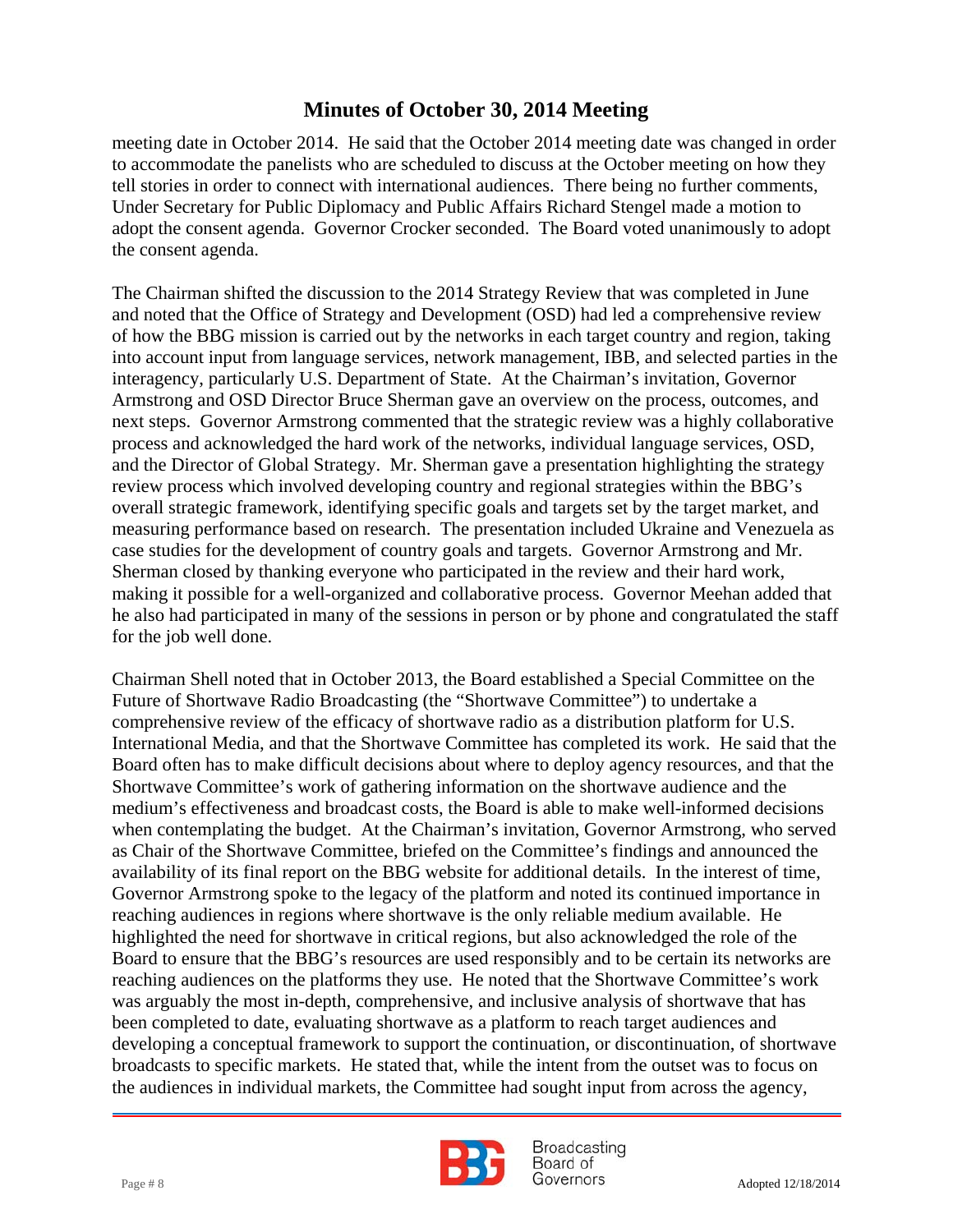of using shortwave to reach these audiences? Upon summarizing the Committee's findings, from Congress, U.S. Department of State and external stakeholders, to be better informed, and had the BBG's strategy team and networks look at specific markets and whether the target audiences rely on shortwave. There were two questions driving the Committee's work: Does the audience we are trying to reach rely on shortwave? And what, if any, are the opportunity costs Governor Armstrong stated that the Committee recommends that the BBG take an aggressive and strategic approach to reduce or eliminate shortwave broadcasts where there is either minimal audience reach or the audience is not a target audience based on the BBG's support of U.S. foreign policy. He added that the Committee finds that shortwave continues to be a relevant and necessary platform in many places around the world such as North Korea, Burma, Tibet, China, Afghanistan, the Federally Administered Tribal Areas of Pakistan, Cuba, and much of Africa, including but not limited to Sudan, Ethiopia, Zimbabwe, Guinea, the DRC, and Northern Nigeria. In closing, Governor Armstrong thanked the BBG leadership and staff, in particular Ashley Lancaster of the Board Operations staff, who worked hard on the report, as well as those outside the building who sent in their comments and those who sat down with the Committee to share their insights. Chairman Shell reiterated that the review was a difficult process but the final report has provided a roadmap for the Board, praised Governor Armstrong and the staff for their efforts, and dissolved the Special Committee on the Future of Shortwave Broadcasting upon its final report to the plenary Board per the BBG By-Laws. He said that the Advisory Committee will consider suggestions for specific issues of strategic interest that could be the focus of potential new Special Committees.

Before allowing time for public comments, Chairman Shell announced that the Board had recently approved the appointment of Rob Bole as the Director of Global Strategy and commended Director of Global Operations Andre Mendes on the budget briefing and Director of Communications Suzie Carroll for the support she provided to the Board as well as the communications efforts on the Hill. The Chairman praised and Governor Armstrong echoed the great work by the Interim Management Team.

In accordance with the Board's prior protocol for allowing members of the public to speak at meetings, the Chairman invited Ann Noonan, Co-founder and Executive Director of Committee for U.S. International Broadcasting, and Jim Malone, National Correspondent for VOA's Central Newsroom, to address the Board for three minutes.

The Board took a short recess and reconvened for an overview of RFE/RL led by Interim Managers for RFE/RL, John Giambalvo and Nenad Pejic.

At the conclusion of the RFE/RL overview, the Chairman noted that he will adjourn the meeting momentarily due to the imminent departure of some Governors. The Chairman announced that the next meeting of the plenary Board will be held on October 30, 2014, and then adjourned the meeting.

The Board then took a brief recess and reconvened for a discussion with Ben Rhodes, Assistant to the President and Deputy National Security Advisor for Strategic Communications and Speechwriting. The Broadcasting Board of Governors agreed to the following decision elements (all decisions were adopted by a unanimous vote unless otherwise indicated):



Broadcasting Board of Page # 9 Adopted 12/18/2014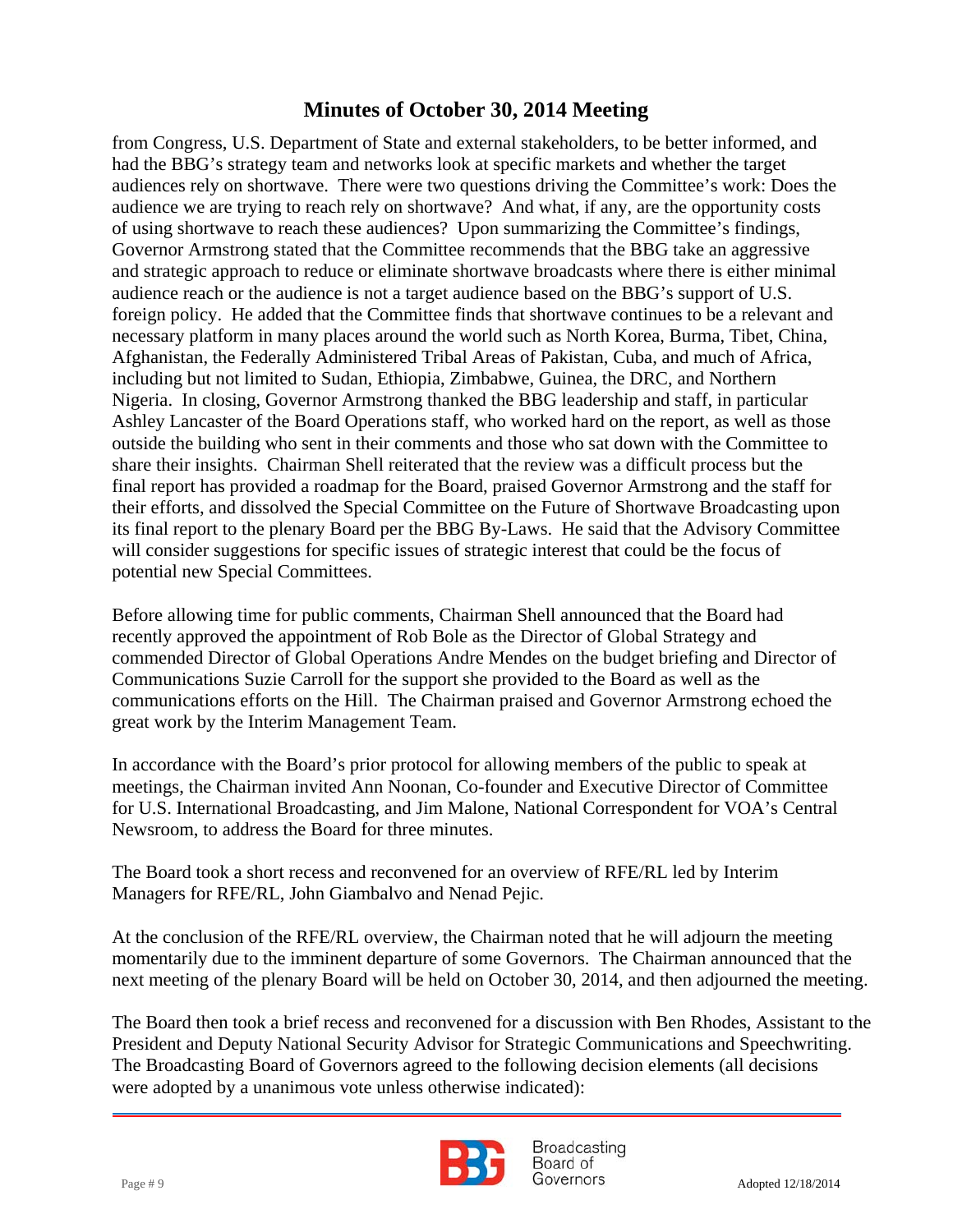- 1. Adoption of Minutes of June 20, 2014. The Board adopted the minutes of the June 20, 2014 meeting of the plenary Board as set forth in Attachment 2.
- 2. Resolution Changing the BBG Meeting Date in October 2014. The Board adopted the resolution to change the BBG meeting date in October 2014 as set forth in Attachment 3.

### Other Attendees:

The following persons were also present during all or part of the meeting: IBB Director of Global Communications and BBG Executive Director Suzie Carroll; IBB Director of Global Operations Andre Mendes; General Counsel and Board Secretary Paul Kollmer-Dorsey; Director of Board Operations Oanh Tran; IBB Chief of Staff Marie Lennon; IBB Deputy Director Jeff Trimble; IBB Director of Strategy and Development Bruce Sherman; Board Operations and Policy Adviser Ashley Lancaster; Director of Public Affairs Letitia King; Public Affairs Specialist Anastasia Kolobrodova; IBB Director of the Office of Civil Rights Delia Johnson; Barbara Brady, Voice of America (VOA) Chief of Staff; Carlos Garcia-Perez, Director of the Office of Cuba Broadcasting; John Giambalvo, Interim Manager for Radio Free Europe/Radio Liberty (RFE/RL); Nenad Pejic, RFE/RL Interim Manager; Ben Herman, RFE/RL Acting General Counsel; Martins Zvaners, RFE/RL Deputy Director of Communications & External Relations; Christine Fetzko, RFE/RL Director of Corporate Strategy and Operations; Stephanie Schmidt, RFE/RL Budget Officer; Libby Liu, President of Radio Free Asia (RFA); Bernadette Burns, RFA General Counsel; Brian Conniff, President of the Middle East Broadcasting Networks; Dan Sreebny, Senior Advisor for BBG, Office of the Under Secretary for Public Diplomacy & Public Affairs; Robert Torres, Coordinator for International Broadcasting, Office of Inspector General; Bryant Jones, Examiner, Office of Management and Budget (OMB); Jessica Menter, OMB Deputy Associate Director for Legislative Affairs, Senate; and Brett Bruen, Director of Global Engagement, National Security Council.

Approved:

Jeffrey Shell Chairman

Witnessed:

Paul Kollmer-Dorsey Board Secretary

\_\_\_\_\_\_\_\_\_\_\_\_\_\_\_\_\_\_\_\_\_\_\_\_\_

\_\_\_\_\_\_\_\_\_\_\_\_\_\_\_\_\_\_\_\_\_\_\_\_\_

Attachments:

- 1. Agenda for August 13, 2014 Meeting
- 2. Minutes of the June 20, 2014 Board Meeting
- 3. Resolution for Changing the BBG Meeting Date in October 2014



**Broadcasting** Board of Page # 10 Adopted 12/18/2014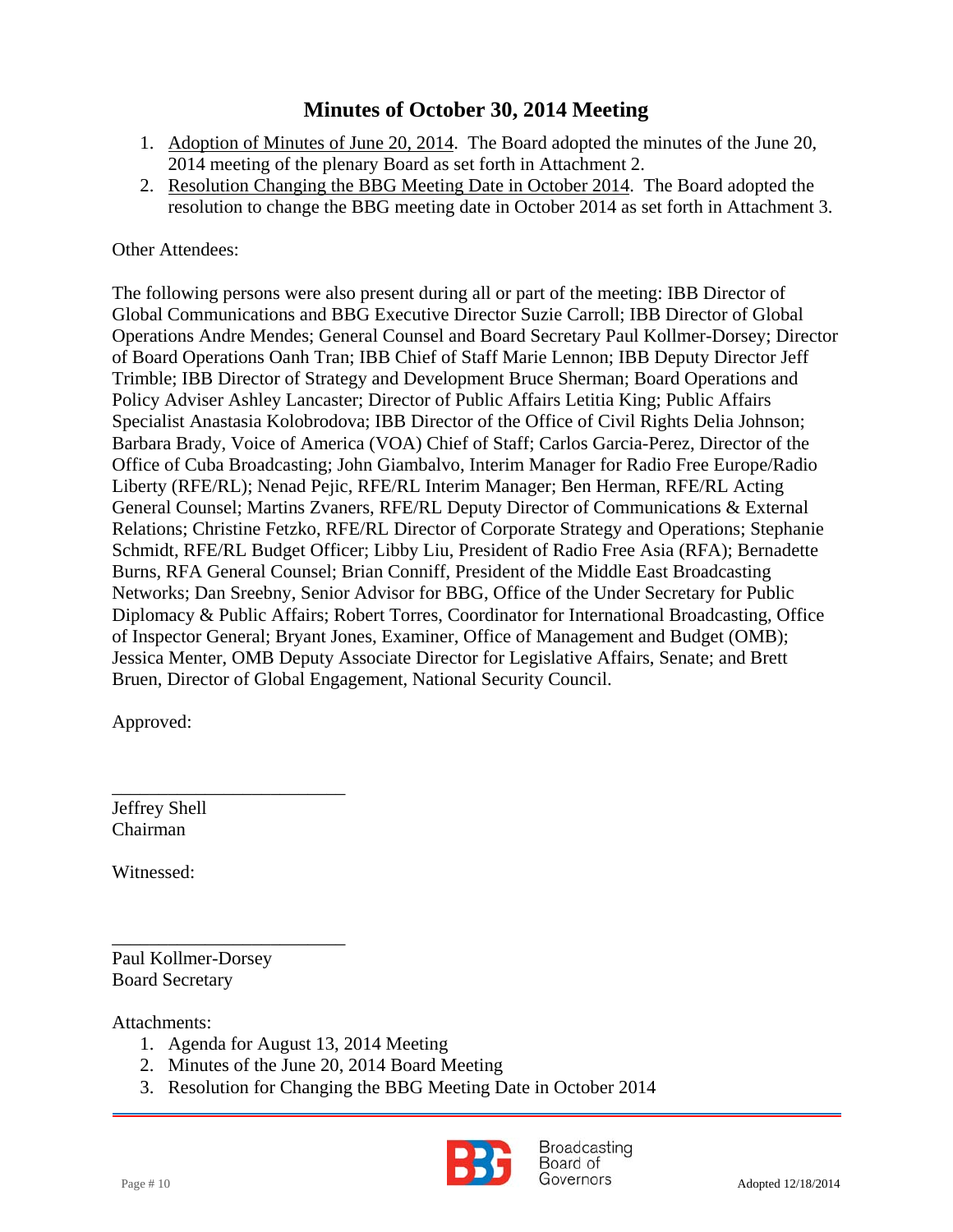### **ATTACHMENT 3**

#### **RESOLUTION PROPOSING BBG MEETING DATES IN 2015 (ALL MEETINGS ARE AT THE COHEN BUILDING, UNLESS OTHERWISE NOTED.)**

February 18 (Wednesday)**<sup>1</sup>**

April 29 (Wednesday)

June 25 (Thursday)

August 20 (Thursday)

October 21 (Wednesday)

December 17 (Thursday)

**<sup>1</sup>** February Board meeting will be held at the headquarters of the Middle East Broadcasting Networks in Springfield, VA.



Page # 11 Broadcasting<br>Page # 11 Board of Governors Adopted 12/18/2014

l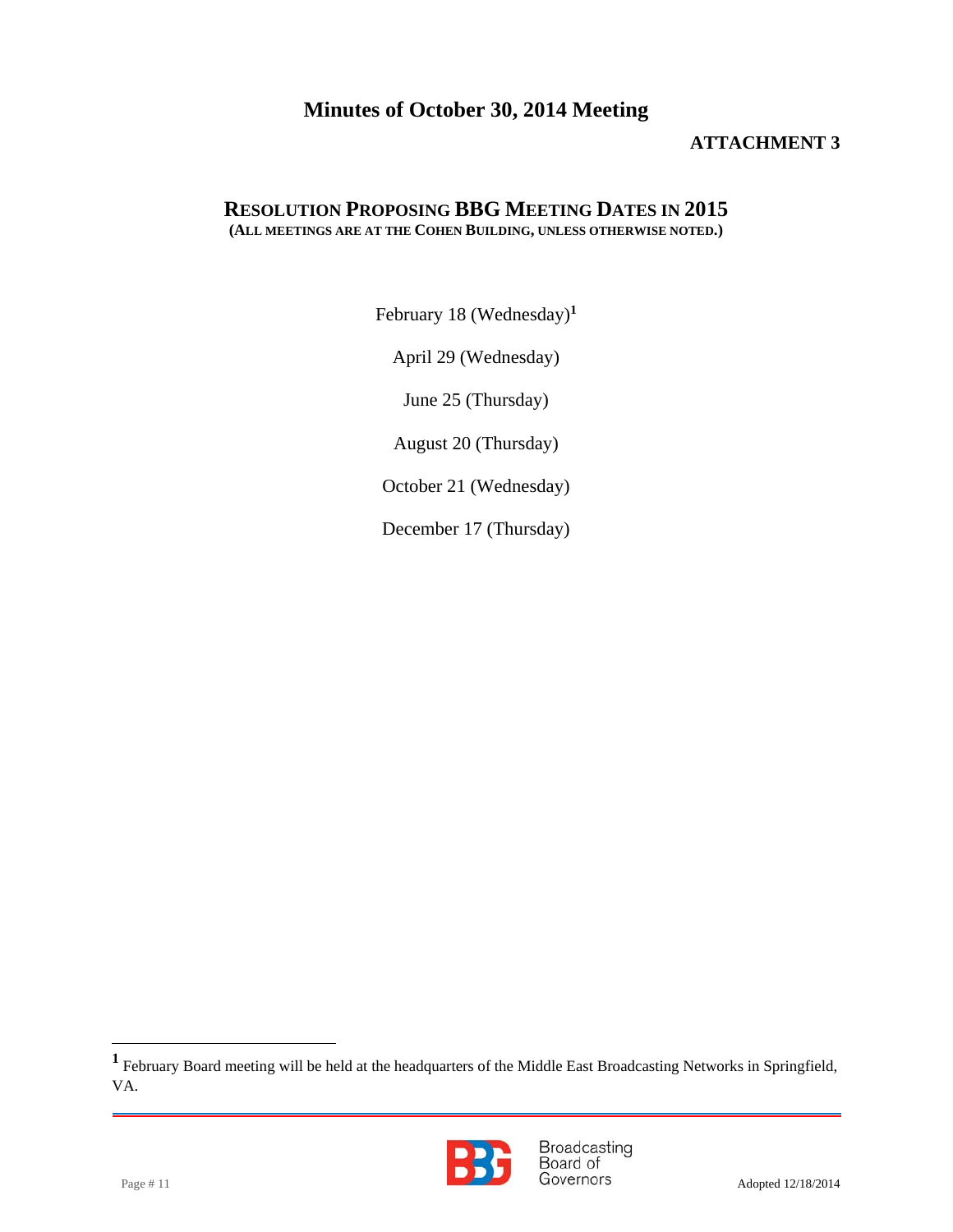### **ATTACHMENT 4**

### **RESOLUTION ESTABLISHING A SPECIAL COMMITTEE ON VOICE OF AMERICA IN THE 21ST CENTURY**

#### **OCTOBER 30, 2014**

WHEREAS, the Voice of America (VOA) has 45 language services and a weekly global audience of 165 million people, the largest of any Broadcasting Board of Governors (BBG) funded entity;

WHEREAS, the United States International Broadcasting Act of 1994 ("the Act") incorporates the VOA Charter which provides for VOA to (i) serve as a consistently reliable and authoritative source of news; (ii) present U.S. policy and a responsible discussion thereof; and (iii) represent America to the world;

WHEREAS, the roles of VOA and the other U.S. international media (USIM) in supporting United States foreign policy are becoming increasingly important in globalized media markets and markets that are increasingly censored;

WHEREAS, VOA and the other U.S. international media in supporting United States foreign policy broadcast to some of the same markets, and that overlap is a source of ongoing inquiry within and outside of BBG;

WHEREAS, the rapid growth of both public and private sector international and local media, as well as the growth of digital media, have dramatically changed the competitive environment in which the VOA operates; and

WHEREAS, the Board desires to undertake a comprehensive review on the future roles for Voice of America.

NOW, THEREFORE, BE IT RESOLVED as follows:

- 1. The Broadcasting Board of Governors hereby establishes a Special Committee on the Future of Voice of America (the "VOA Committee"). The VOA Committee members shall be Governor Armstrong (who shall also serve as Committee Chair), Governor Jeff Shell, Governor Ken Weinstein, and Governor Meehan. The Committee shall meet at such times and with such frequency as proposed by the Committee Chair and agreed by the Committee members.
- 2. The VOA Committee shall undertake a comprehensive review of VOA as an element of USIM by considering the following:



**Broadcasting** Board of Page # 12 Adopted 12/18/2014